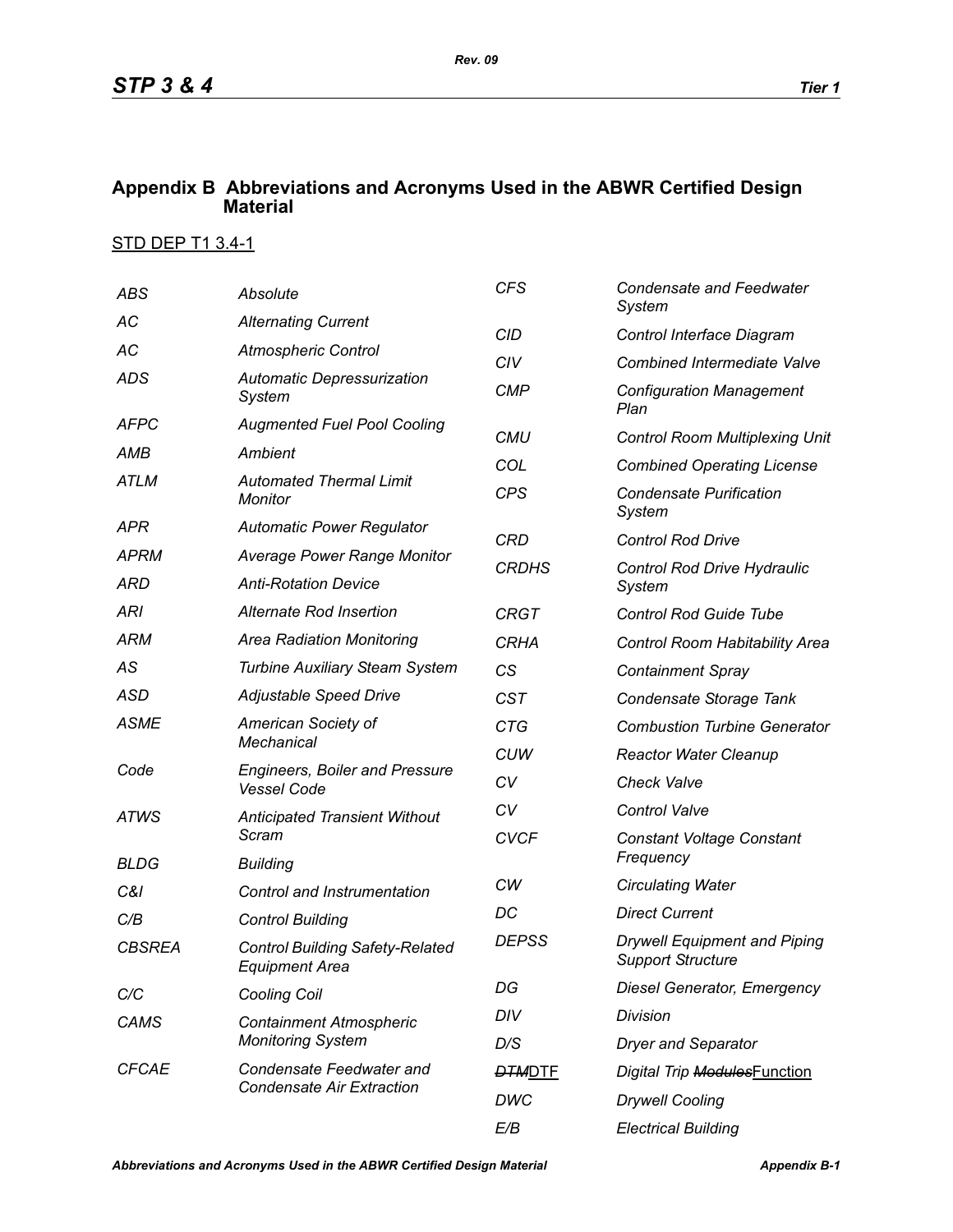| EAB           | <b>Exclusion Area Boundary</b>                | HSI            | Human-System Interfaces                                 |  |
|---------------|-----------------------------------------------|----------------|---------------------------------------------------------|--|
| <b>EAROM</b>  | Electrically-Alterable Read-Only<br>Memory    | <b>HVAC</b>    | Heating, Ventilating, and Air<br>Conditioning           |  |
| <b>ECCS</b>   | <b>Emergency Core Cooling</b>                 | <b>HWH</b>     | <b>Hot Water Heating</b>                                |  |
|               | System                                        | НX             | <b>Heat Exchanger</b>                                   |  |
| <b>EDG</b>    | <b>Emergency Diesel Generator</b>             | IA             | <b>Instrument Air</b>                                   |  |
| EMC           | <b>Electromagnetic Compatibility</b>          | <b>ICGT</b>    | In-Core Guide Tube                                      |  |
| <b>EMI</b>    | Electromagnetic Interference                  | <b>1&amp;C</b> | Instrumentation and Control                             |  |
| <b>EMSECF</b> | <b>Essential Multiplexing</b>                 | <b>INST</b>    | Instrumentation                                         |  |
|               | <b>SystemCommunication</b><br><b>Function</b> | <b>ISLOCA</b>  | <b>Intersystem Loss-of-Coolant</b>                      |  |
| EPD           | <b>Electrical Power Distribution</b>          |                | Accident                                                |  |
| ESD           | Electrostatic Discharge                       | ISI            | <b>In-Service Inspection</b>                            |  |
| <b>ESF</b>    | <b>Engineered Safety Feature</b>              | <b>ITAAC</b>   | Inspection, Tests, Analyses,<br>and Acceptance Criteria |  |
| <b>FCS</b>    | <b>Flammability Control System</b>            | <b>ITP</b>     | <b>Initial Test Program</b>                             |  |
| <b>FCU</b>    | <b>Fan Coil Unit</b>                          | IV             | <b>Intercept Valve</b>                                  |  |
| <b>FDWC</b>   | <b>Feedwater Control</b>                      | <b>ISV</b>     | <b>Intercept Stop Valve</b>                             |  |
| FIV           | <b>Flow-Induced Vibration</b>                 | <b>LCP</b>     | <b>Local Control Panels</b>                             |  |
| <b>FMCRD</b>  | <b>Fine Motion Control Rod Drive</b>          | LCW            | <b>Low Conductivity Waste</b>                           |  |
| FP            | <b>Fire Protection</b>                        | LD             | <b>Load Driver</b>                                      |  |
| <b>FPC</b>    | <b>Fuel Pool Cooling and Cleanup</b>          | LDS            | <b>Leak Detection and Isolation</b>                     |  |
| FPS           | <b>Fire Protection System</b>                 |                | System                                                  |  |
| FW            | Feedwater                                     | LOCA           | <b>Loss-of-Coolant Accident</b>                         |  |
| GL            | Grade Level                                   | <b>LOPP</b>    | <b>Loss of Preferred Power</b>                          |  |
| GSC           | <b>Gland Seal Condenser</b>                   | <b>LPFL</b>    | <b>Low Pressure Core Flooder</b>                        |  |
| <b>HAZ</b>    | <b>Heat-Affected Zone</b>                     | <b>LPMS</b>    | <b>Loose Parts Monitoring System</b>                    |  |
| <b>HCU</b>    | <b>Hydraulic Control Unit</b>                 | <b>LPRM</b>    | <b>Local Power Range Monitor</b>                        |  |
| <b>HCW</b>    | <b>High Conductivity Waste</b>                | <b>LPZ</b>     | <b>Low Population Zone</b>                              |  |
| <b>HECW</b>   | <b>HVAC Emergency Cooling</b><br>Water        | <b>LSPS</b>    | <b>Lighting and Servicing Power</b><br>Supply           |  |
| HEPA          | <b>High Efficiency Particulate Air</b>        | МC             | Main Condenser                                          |  |
| HFE           | <b>Human Factors Engineering</b>              | M/C            | Metal-Clad                                              |  |
| <b>HNCW</b>   | <b>HVAC Normal Cooling Water</b>              | <b>MCAE</b>    | Main Control Area Envelope                              |  |
| <b>HPCF</b>   | <b>High Pressure Core Flooder</b>             | <b>MCC</b>     | <b>Motor Control Center</b>                             |  |
| <b>HPIN</b>   | <b>High Pressure Nitrogen Gas</b><br>Supply   | <b>MCES</b>    | <b>Main Condenser Evacuation</b><br>System              |  |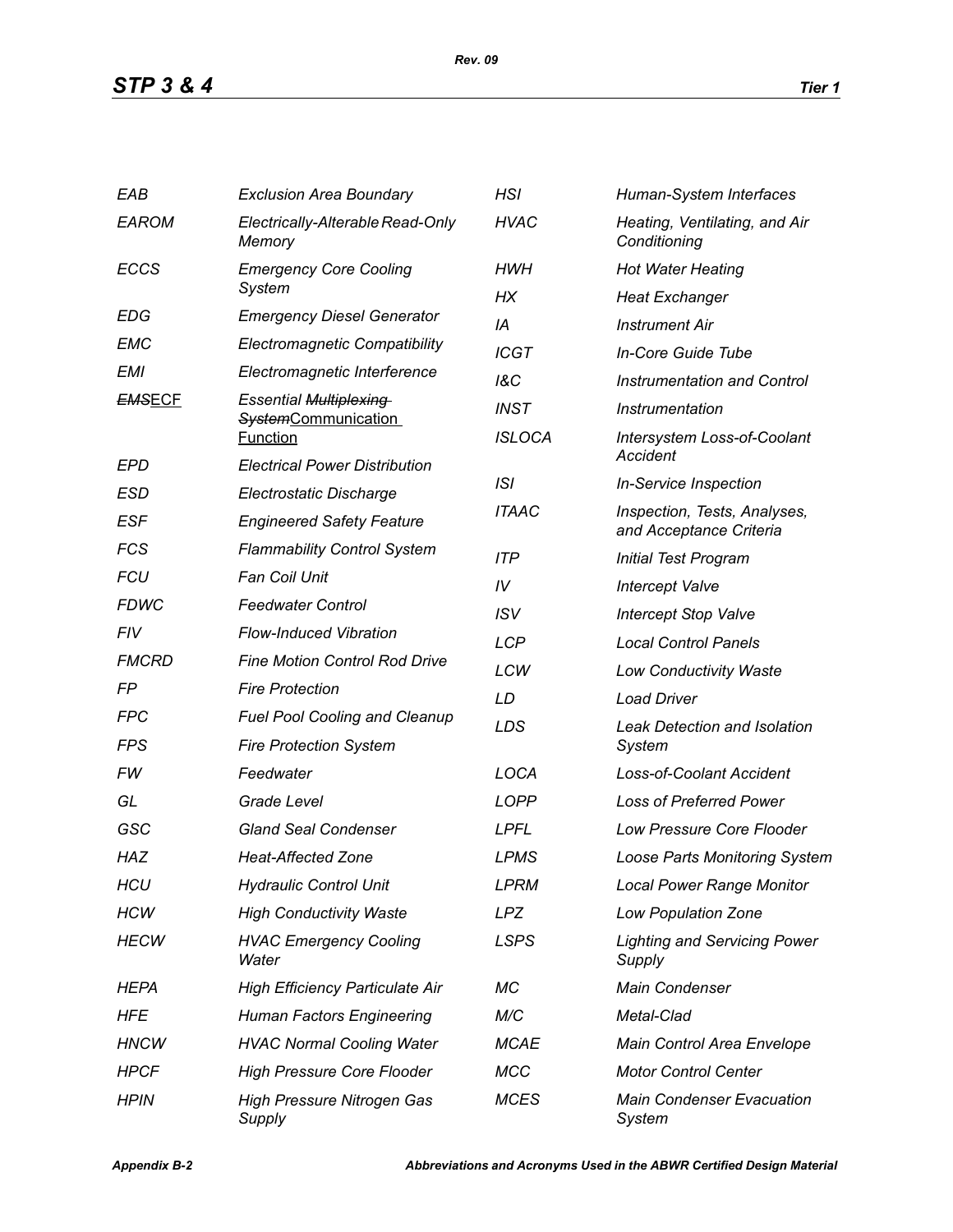*STP 3 & 4 Tier 1*

| <b>MCR</b>      | <b>Main Control Room</b>                                                    | <b>PRM</b>                                           | <b>Process Radiation Monitoring</b>                     |  |
|-----------------|-----------------------------------------------------------------------------|------------------------------------------------------|---------------------------------------------------------|--|
| <b>MCRP</b>     | <b>Main Control Room Panels</b>                                             | <b>PROM</b><br>Programmable Read-Only                |                                                         |  |
| МG              | <b>Motor Generator</b>                                                      |                                                      | Memory                                                  |  |
| <b>MOV</b>      | <b>Motor-Operated Valve</b>                                                 | PS                                                   | <b>Pipe Space</b>                                       |  |
| MPT             | <b>Main Power Transformer</b>                                               | <b>PSW</b>                                           | Potable and Sanitary Water                              |  |
| <b>MRBM</b>     | <b>Multi-Channel Rod Block</b><br>Monitor                                   | R/B                                                  | <b>Reactor Building</b>                                 |  |
|                 |                                                                             | <b>RAT</b>                                           | Reserve Auxiliary Transformer                           |  |
| МS              | <b>Main Steam</b>                                                           | <b>RCCV</b>                                          | <b>Reinforced Concrete</b><br><b>Containment Vessel</b> |  |
| <b>MSIV</b>     | <b>Main Steam Isolation Valve</b>                                           | <b>RCIC</b><br><b>Reactor Core Isolation Cooling</b> |                                                         |  |
| MSL             | <b>Main Steamline</b>                                                       |                                                      |                                                         |  |
| <b>MTSV</b>     | Main Turbine Stop Valve                                                     | <b>RCIS</b><br>Rod Control and Information<br>System |                                                         |  |
| МT              | <b>Main Turbine</b>                                                         | <b>RCPB</b>                                          | <b>Reactor Coolant Pressure</b>                         |  |
| <b>MUWC</b>     | Make Up Water (Condensate)                                                  |                                                      | Boundary                                                |  |
| <b>MUWP</b>     | Make Up Water (Purified)                                                    | <b>RCW</b>                                           | <b>Reactor Building Cooling Water</b>                   |  |
| <b>MWP</b>      | <b>Makeup Water Preparation</b>                                             | <b>RFC</b>                                           | <b>Recirculation Flow Control</b>                       |  |
| <b>NBS</b>      | <b>Nuclear Boiler System</b>                                                | <b>RFI</b>                                           | Radio Frequency Interference                            |  |
| <b>NEMSNECF</b> | Non-Essential Multiplexing<br><b>SystemCommunication</b><br><b>Function</b> | <b>RHR</b>                                           | <b>Residual Heat Removal</b>                            |  |
|                 |                                                                             | <b>RHX</b>                                           | Regenerative HX                                         |  |
| <b>NMS</b>      | <b>Neutron Monitoring System</b>                                            | <b>RIP</b>                                           | <b>Reactor Internal Pump</b>                            |  |
| <b>NPSH</b>     | <b>Net Positive Suction Head</b>                                            | RMU                                                  | <b>Remote Multiplexing Unit</b>                         |  |
| <b>NRHX</b>     | Non-Regenerative HX                                                         | <b>RPS</b>                                           | <b>Reactor Protection System</b>                        |  |
| <b>NSD</b>      | Non-Radioactive Storm Drain                                                 | <b>RPV</b>                                           | <b>Reactor Pressure Vessel</b>                          |  |
| OGS             | Off-Gas System                                                              | <b>RRS</b>                                           | <b>Reactor Recirculation System</b>                     |  |
| <b>OLU</b>      | <b>Output Logic Unit</b>                                                    | <b>RSS</b>                                           | Remote Shutdown System                                  |  |
| <b>OPRM</b>     | <b>Oscillating Power Range</b><br>Monitor                                   | <b>RSW</b>                                           | <b>Reactor Service Water</b>                            |  |
|                 |                                                                             | RW/B                                                 | <b>Radwaste Building</b>                                |  |
| OSC             | <b>Operational Support Center</b>                                           | RX                                                   | Reactor                                                 |  |
| <b>OST</b>      | Oil Storage and Transfer                                                    | S/B                                                  | Service Building                                        |  |
| P/C             | <b>Power Center</b>                                                         | S/P                                                  | <b>Suppression Pool</b>                                 |  |
| <b>PASS</b>     | <b>Post-Accident Sampling</b>                                               | <b>SA</b>                                            | Service Air                                             |  |
|                 | System                                                                      | <b>SAM</b>                                           | Sampling System                                         |  |
| <b>PCHS</b>     | <b>Power Cycle Heat Sink</b>                                                | SB&PC                                                | <b>Steam Bypass and Pressure</b>                        |  |
| <b>PCS</b>      | <b>Primary Containment System</b>                                           |                                                      | Control                                                 |  |
| PIP             | <b>Plant Investment Protection</b>                                          | SC                                                   | <b>Shutdown Cooling</b>                                 |  |
| <b>PMG</b>      | <b>Plant Main Generator</b>                                                 | <b>SCRRI</b>                                         | Selected Control Rod Run-In                             |  |